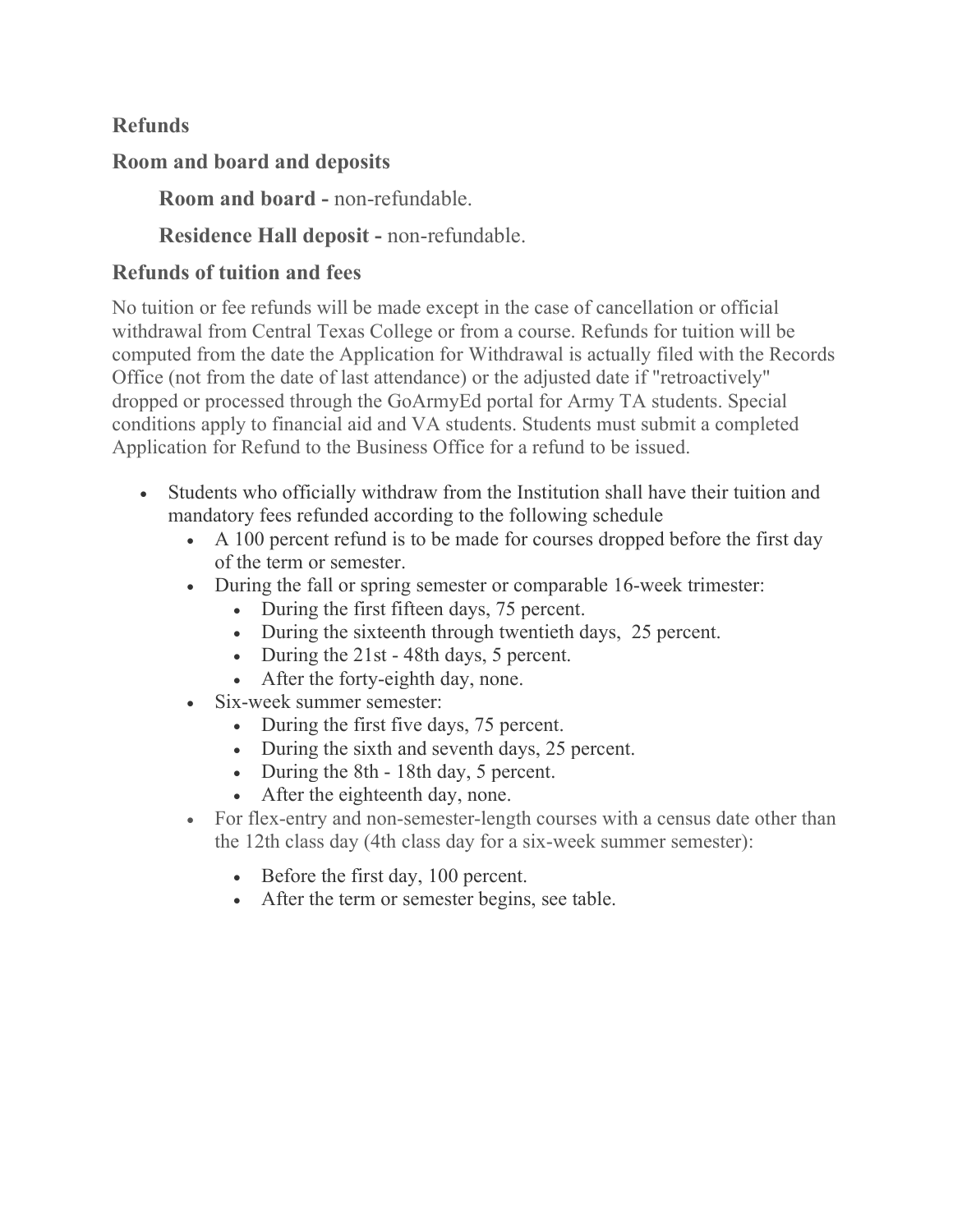| <b>Central Texas College District Refund Schedule</b> |                     |                 |                 |                  |             |
|-------------------------------------------------------|---------------------|-----------------|-----------------|------------------|-------------|
|                                                       |                     |                 |                 |                  |             |
|                                                       |                     | <b>Last Day</b> | <b>Last Day</b> |                  |             |
| <b>Length of Class</b>                                | <b>Last Day for</b> | for             | for             | Last Day for     |             |
|                                                       | 100%                |                 |                 | 5% refund        |             |
| <b>Term in Weeks</b>                                  | refund              | 75% refund      | 25% refund      | (60% completion) | Thereafter: |
|                                                       |                     |                 |                 |                  |             |
| 16 or longer                                          | prior to start      | 15              | 20              | 48               | 0           |
| 15                                                    | prior to start      | 14              | 19              | 45               | 0           |
| 14                                                    | prior to start      | 13              | 17              | 42               | 0           |
| 13                                                    | prior to start      | 13              | 16              | 39               | 0           |
| 12                                                    | prior to start      | 12              | 15              | 36               | 0           |
| 11                                                    | prior to start      | 10              | 14              | 33               | 0           |
| 10                                                    | prior to start      | 9               | 12              | 30               | 0           |
| 9                                                     | prior to start      | 9               | 11              | 27               | 0           |
| 8                                                     | prior to start      | 8               | 10              | 24               | 0           |
| 7                                                     | prior to start      | 7               | 9               | 21               | 0           |
| 6                                                     | prior to start      | 5               | $\overline{7}$  | 18               | 0           |
| 5                                                     | prior to start      | 5               | 6               | 15               | 0           |
| 4                                                     | prior to start      | 4               | 5               | 12               | 0           |
| 3                                                     | prior to start      | 3               | 4               | 9                | 0           |
| $\overline{2}$                                        | prior to start      | $\overline{2}$  | n/a             | 6                | 0           |
|                                                       | prior to start      | 1               | n/a             | 3                | 0           |

- Students who attend classes under a contract such as GoArmyEd will be refunded in accordance with the terms of the contract.
- Class day count begins with the first calendar day of the term (not necessarily the first day of an individual class); and includes all weekdays, Monday through Friday, which are not designated official Central Texas College holidays.
- Any refund applicable for dropped courses will first be applied to any outstanding balance remaining on the student's account before any check will be issued.
- Central Texas College will allow hours to be dropped and re-added without penalty to the student if the following conditions are met:

- The transaction must be completed prior to the census date of the dropped hours.

- The start date of the added hours must be prior to the census date of the dropped hours.

- The exchange must be an equal one.

- The exchange must occur simultaneously as a single transaction.

When the charges for hours are dropped without concurrently added hours, they will be refunded in accordance with the refund policy outlined previously. Charges for hours added at a later time will be applied based on the current approved tuition and fee schedule and will not offset charges from prior drops.